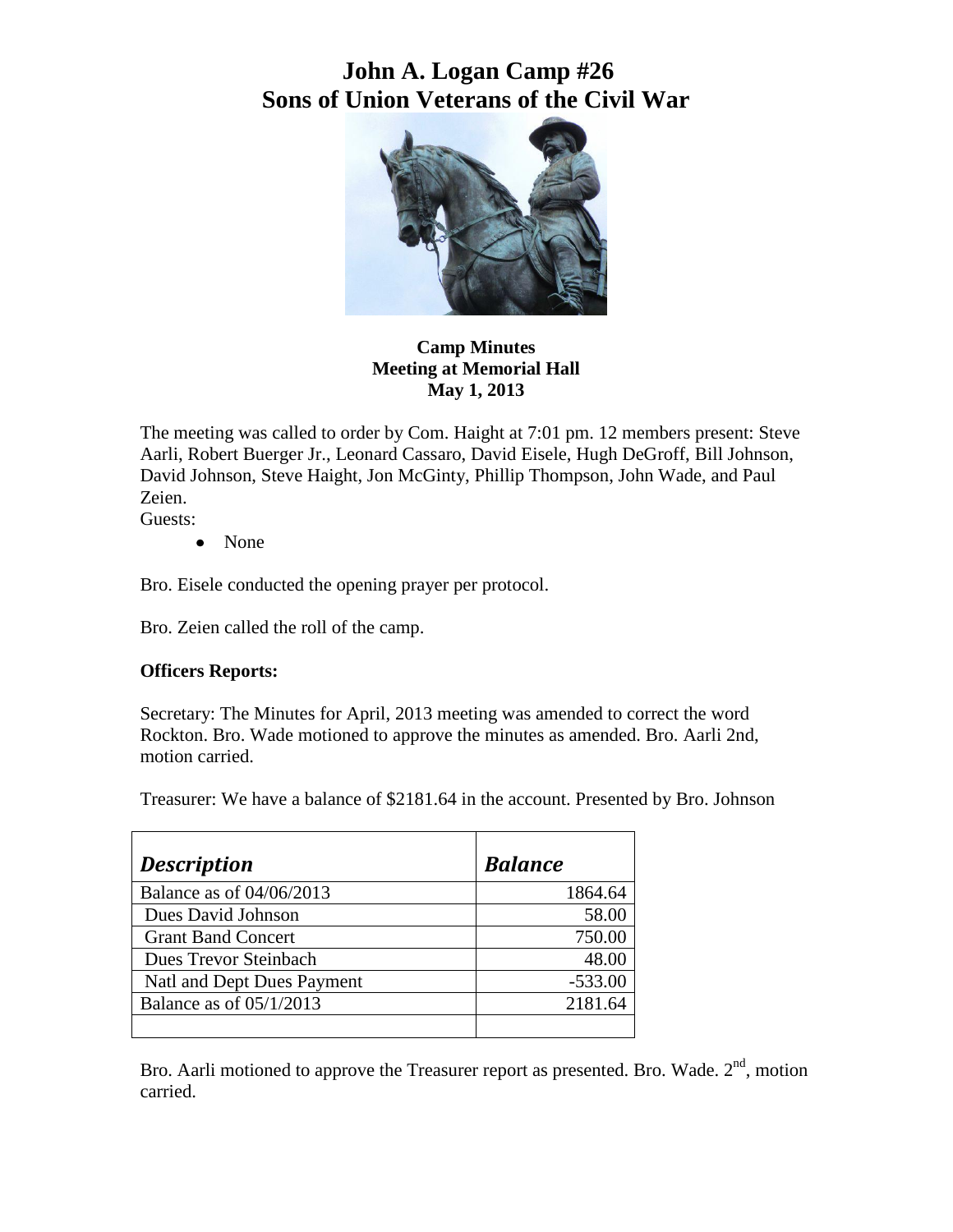## **John A. Logan Camp #26 Sons of Union Veterans of the Civil War**

#### **Old Business:**

*Sickness & Distress:* Bro. Dyer had back surgery for 3 ½ hours on Monday and is at home recovering from his experience. Bro. Aarli presented a card for the membership to sign. Bro. Aarli will be having an Angiogram test upcoming. Bro. McGinty passed his stress test.

*Publicity:* Bro. Thompson reported the following:

The publicity committee had a meeting on 4/25 at Lung Fung to discuss Memorial Day and the following:

- Scott Lewandowski gave parade schedule and step-off time
- $\bullet$  6 signed up to walk
- Application for parade unit is complete
- East High School Band replaces the 33rd
- Bro Eisele will do invocation and benediction
- Memorial Hall program starts at 10:30

Meeting Minutes May 1, 2013 Part II

Brother Paul Zeien had to leave the meeting early; Brother Phil Thompson was called in from the bullpen to act as Secretary.

Brother McGinty gave some of the actual logistics for the Memorial Day program. The inside portion of accompanying Power Point presentation.

Brother McGinty also informed us that there would be an article about the May  $27<sup>th</sup>$ ceremony in the Rock River Times on 5/15/13, followed by an ad taken out by the camp in the Rock River Times on  $5/23/13$ . The ad will be  $1/6^{th}$  of a page, and cost \$119.00. This expenditure was previously approved by the camp.

Camp Commander Haight indicated that he would try to contact WTVO about the possibility of us getting on the Morning Show. Brother McGinty is also working on a flier that can be handed out along the parade route.

ROTC – No report.

Bylaws – No report.

Graves Registration – Brother Aarli found another soldier buried in Greenwood Cemetery, a Pvt. Liebertau from the  $11<sup>th</sup>$  Wisconsin. He has listed him with the National graves registration database.

Civil War Monuments – Brother Thompson will attempt to contact Brother Dyer to confirm what date in June we intend to do the Rochelle Cannon.

Welfare – No report.

Membership/Recruitment – No report.

Old Business – Commander Haight reported that we were well represented at the Lincoln Tomb Ceremony in April. The weather started out cool but clear, and progressed into a